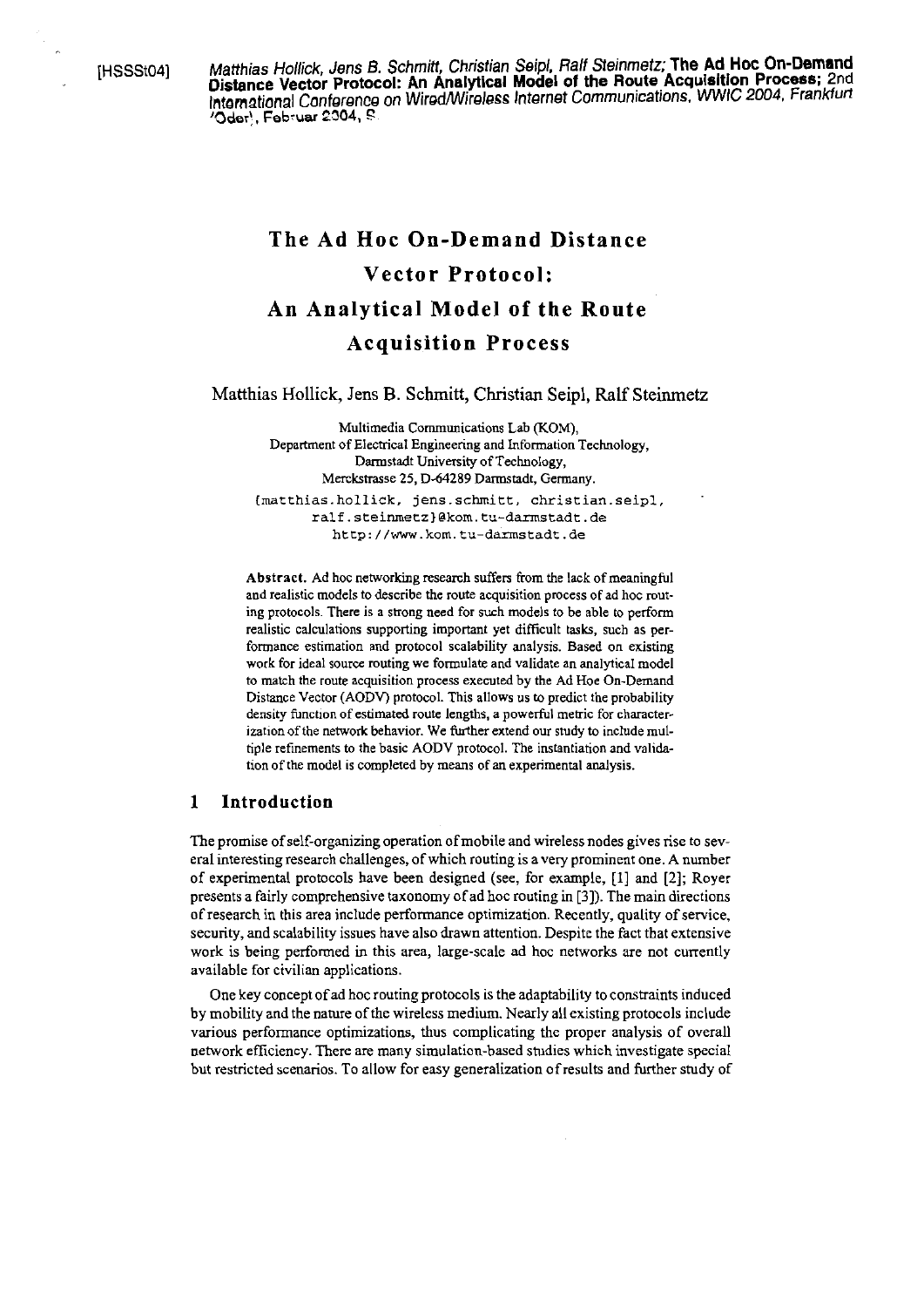scalability related metrics, analytical models describing the detailed behavior of ad hoc routing protocols are of great importance. Only few such models exist, however.

We believe that the availability of precise models is very important for further analysis and optimization of existing and future protocols. Our investigation provides:

- 1. An analytical model of the route acquisition process used in various ad boc routing protocols. We include the modeling of transmission errors and exemplify our findings using the AODV [I] protocol.
- 2. The extension of our model to incorporate various protocol optimizations of AODV. We include *expanding ring search* and *repiy by intermediate* [I].
- 3. The experimental validation of these models.

Our results enable the precise prediction of the route length distribution inside the network which cbaracterizes the overall network behavior. We regard this knowledge as crucial for the study of scalability issues which hinder the further evolution of ad hoc networks to reach a critical mass of wide deployment.

#### Outline

The next section reviews related work in the area investigated. Sect. 3 introduces the modeling of the ad hoc routing process. We Start with an idealized analytical model of ad hoc routing, which we subsequently adapt to fit our prerequisites. Sect. 4 details the modeling of transmission errors. Modeling the AODV protocol is detailed in Sect. 5 while the features *expanding nng search* and *repiy by intermediate* are added to the model in Sect. 6 and Sect. 7. The model equations are instantiated and validated by means of simulation. We finish by drawing conclusions and by pointing to possible future work.

#### **2 Related Work**

**A** large number of performance comparisons of various ad hoc routing protocols exist, the work of Das et al. [4] is an early example. These studies are of great importance for verifying exact protocol behavior in well-defined environments. However, they are likely to be imprecise due to the large set of predictor and response variables which need to be considered **[5]** and cannot deliver qualitative metrics to describe overall network behavior and protocol scalability.

The limitations of simulation studies clearly mandates analytical models which can provide more general results. Early workrelated to the capacity of multi-hop packet radio networks was performed by Kleimoek et al. (See 161, [7] and **[SI).** The results account for the link layer performance under various circumstances and are based on a sound analytical approach. They focus on the spatial capacity [6] as well as the optimal transmission ranges for randomly distributed packet radio terminals ([7] and 181). Recently, the work of Kleinrock et al. was enhanced by Gupta and Kumar in [9], a cornerstone of analytical capacity and performance estimation for large-scale ad hoc networks.

There is, however, little work which takes an analytical approach for describing the realistic characteristics of ad hoc routing protocols. This is especially true if we take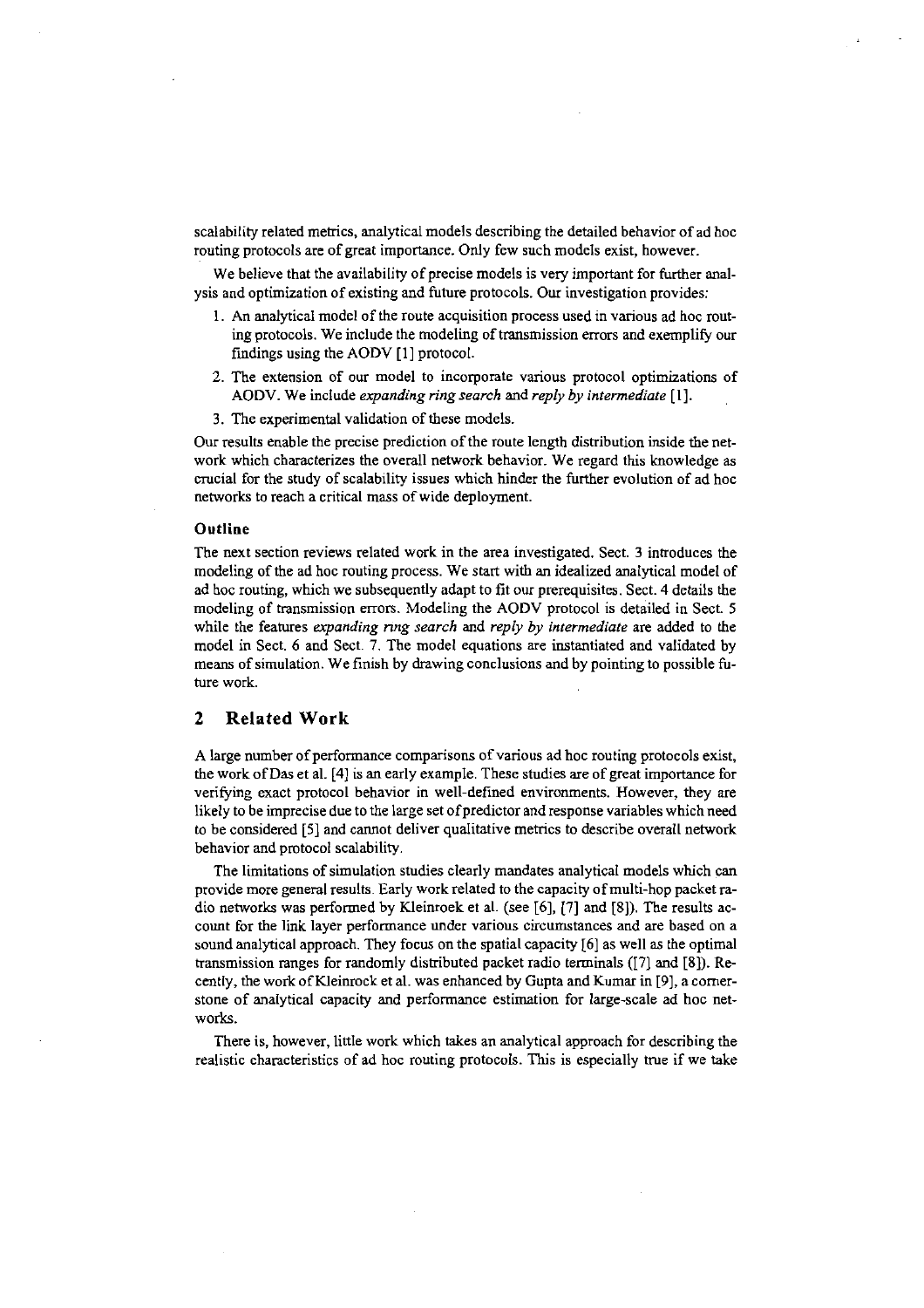protocol optimizations into consideration. The work of Kail, Nemeth, et al. [I01 estimates the possible capacity of ad hoc networks—using a model of the idealized source routing process. In contrast, Santiváñez et al. [11] developed a general performance comparison metric on an abstract level. Theu results account for various principles of protocols. In particular, they studied the complexity of the individual schemes with respect to the induced overhead. Although the work studies ihe protocol complexity, ihe cbaracteristic network behavior is not explained furtber.

Our approach is to obtain deeper insights in the overall network behavior for dedicated protocols—with a higher abstraction level than currently available through simulation. The envisioned model should be realistic enough to describe detailed protocol behavior from the networks perspective. This allows for further application of the model to investigate the influence of problems, such as, node misbehavior on the overall network operation. The route acquisition process constitutes the essential behavior of ad hoc routing protocols. in particular, we have chosen the distribution of route lengths as the metric for our study. Loosely related work in the area of fixed networks which uses the same metric does, however, exist. In  $[12]$  Zegura et al. introduce the metrics "length-distribution" and **"hop-length-distribution"** to compare graph-based models for Internet topology. This metric yields a powerful prediction tool to visualize the overall network characteristics, the interpretation in ad hoc networks being significantly different from within fixed networks. In the following, we describe our model.

### **3 Modeling of Ideal Source Routing**

Basic properties of packet radio networks, which serve as foundation for our work, are provided by Kleinrock and Sylvester **[7].** Based on these, our model describes the dishibution of route lengths within the network. This mehic is used to describe the network behavior. Recently, a model for ideal source routing was studied by Kail, Németh, et al. [IO]. The derived equations are not entirely correct, however. In parallel to our work, the excellent work of Miller  $[13]$  derived the distribution of link distances in a wireless network. Ref. [I31 provides more general results for the link-distance distribution than we do but omits the modeling and validation of realistic protocol behavior. We use the following set of assumptions:

- The investigated area, A, is a normalized square of side length 1.
- The  $x$  and  $y$  coordinates of the nodes are independently and identically uniformly  $\bullet$ distributed in the interval [0,1].
- The nodes, N, share a uniform transmission range, **r,** which is considerahly  $\bullet$ smaller than the side length of the square. The System consists of **n** nodes.
- The nodes are not in motion.

To describe networks of arbitrary connectivity, property, and size, we make the length Parameters dimensionless. Fig. 1 shows the dimensionless network used during modeling. Performing an ex-post analysis of the geometrical node distribution, we find the area,  $A_0$ , one node eovers related to the entire area of investigation,  $A$ , to be

$$
A_0 = \frac{A}{n} \tag{1}
$$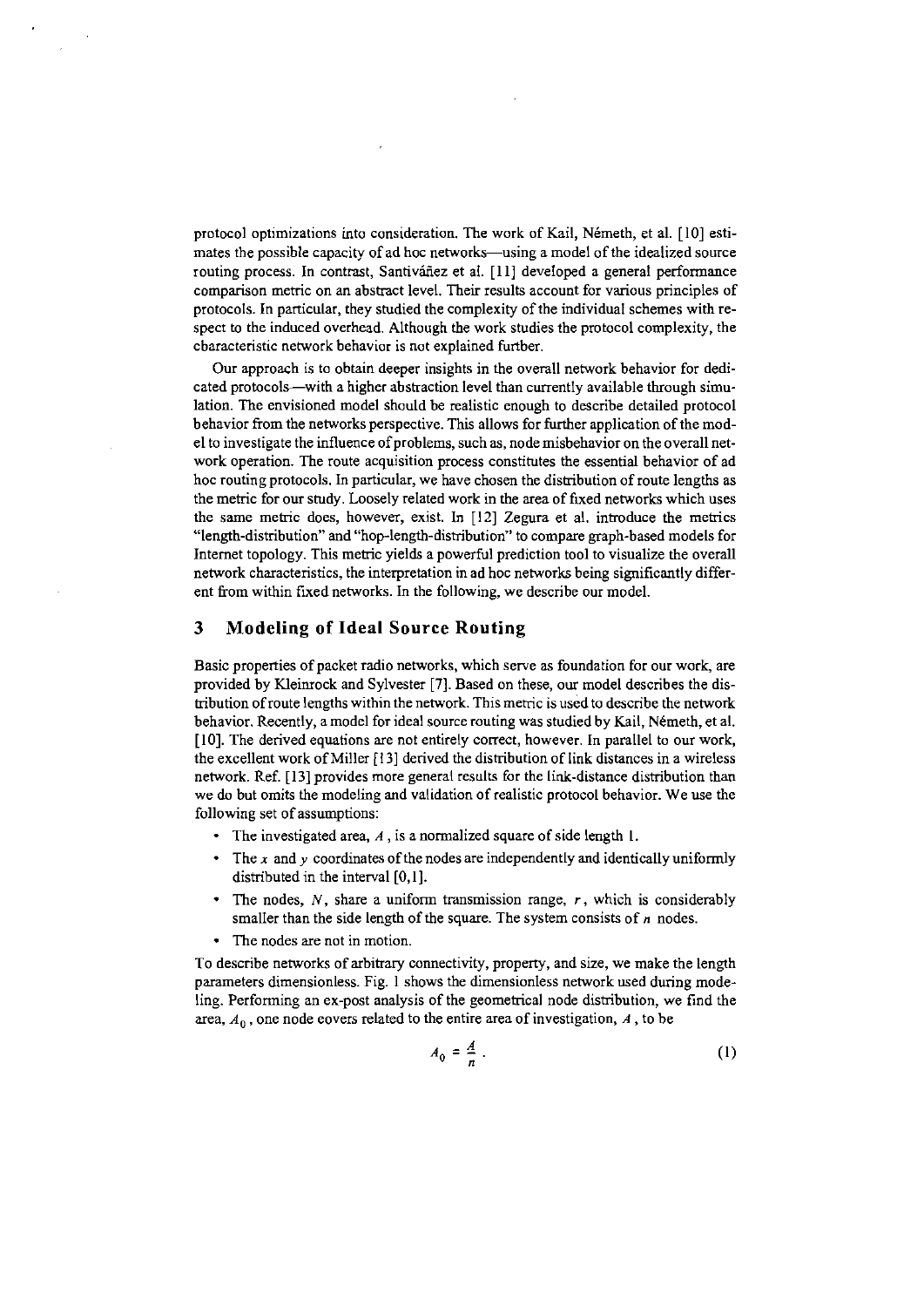

Fig. 1. Normalized sample network. The highlighted nodes, areas, and distances represent the most important properties of the network.

The radius,  $r_0$ , of a circle and side length,  $b_0$ , of a square equivalent to  $A_0$  are

$$
r_0 = \sqrt{\frac{A}{n\pi}}
$$
 and  $b_0 = \sqrt{\frac{A}{n}}$  respectively (see Fig. 1). (2)

The average degree,  $M$ , of the network (expected number of nodes in a transmission radius at any point) can easily be obtained by

$$
M = \frac{\pi r^2}{A_0} = \left(\frac{r}{r_0}\right)^2 \tag{3}
$$

It is intuitive that the average number of receiving nodes equals  $M-1$ . Knowing of M allows one to predict how many nodes will be influenced, on average, if one node **trans**mits a signal. We are particularly interested in route lengths. Starting with idealized source routing, a first approximation of the shortest path between two nodes follows the direct line between these, assuming a very large or infinite number of nodes (see Fig. 2 for the corresponding visualization). Thus, the estimated length of hops, *h* , between two nodes is a function of the geometric distance, *d*.

The routing protocol uses neighboring nodes to transmit the packets from source to destination. The progress apacket makes in each step can be modeled as follows: Nodes are assumed to be comected directly if they are in range, **r,** of each other. The median distance, **r,** , between two nodes which can reach each other is

$$
r_1 = \frac{r}{\sqrt{2}} \text{ (see Appendix A for the derivation of } r_1\text{).}
$$
 (4)

If *d* is sufficiently large compared to *r*, we can approximate the average progress per routing step as  $r_1$ . As a result, the distance between source and destination is

$$
d = h(d)r_1 \tag{5}
$$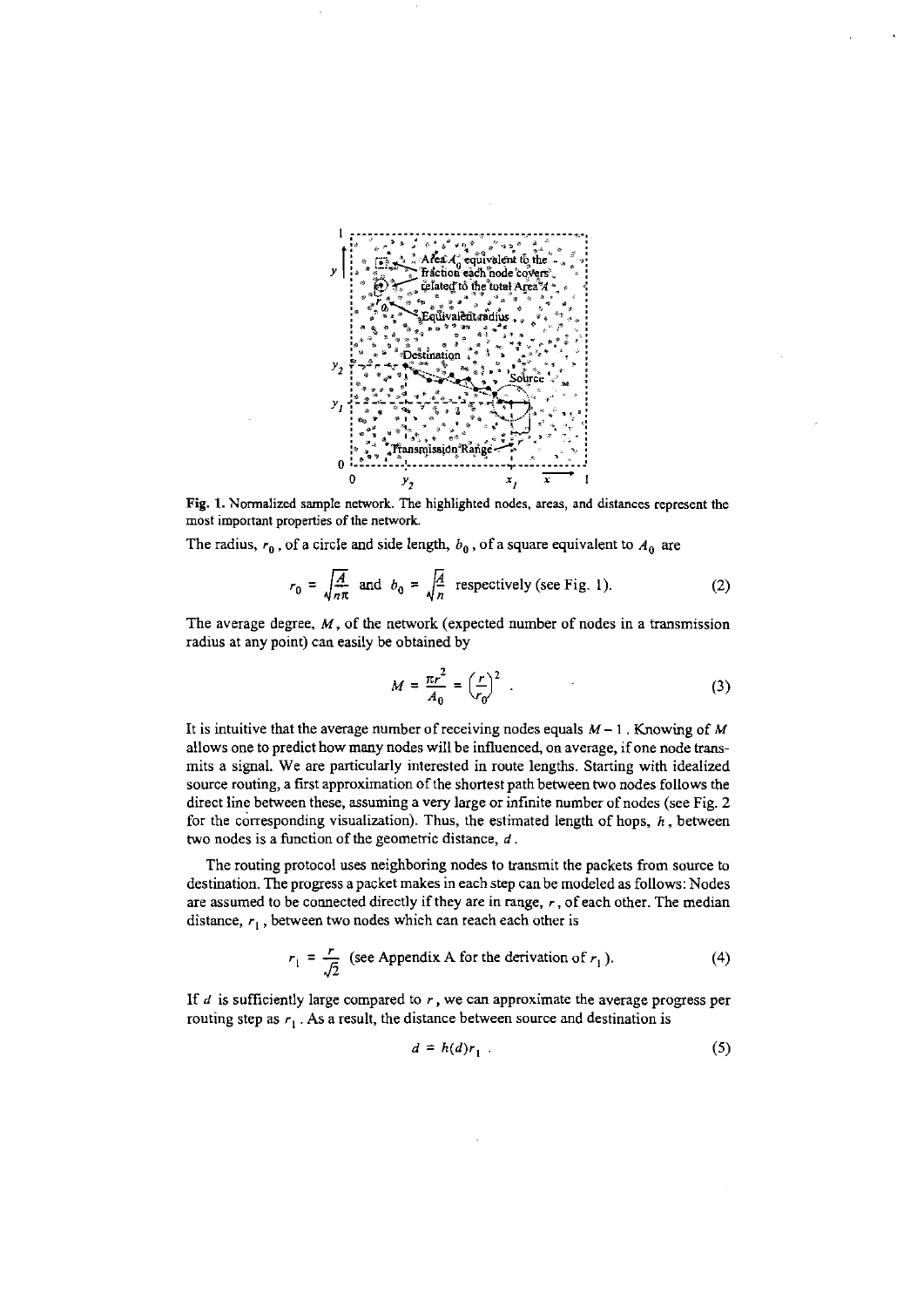

Fig. 2. Geometrical measures within the example network. The distance *d* between source and destination can be expressed using the hopcount  $h=11$  and the radius  $r_1$ .

The geometric distance between two nodes on a plane is also given by the Euclidean distance between their positions. So for Node1  $(x_1, y_1)$  and Node2  $(x_1, y_2)$  the distance is

$$
d = \sqrt{(x_2 - x_1)^2 + (y_2 - y_1)^2} \tag{6}
$$

We replace the explicit positions in Equation (6) using their distribution and obtain the probability density function  $p(d)$  likewise in [13] to be

$$
p(d) = \begin{cases} 2d(d^{2} - 4d + \pi) & d \le 1 \\ 8d\sqrt{d^{2} - 1} - 2d^{3} - 4d + 4d\left(\arcsin\left(\frac{1}{d}\right) - \arccos\left(\frac{1}{d}\right)\right) & 1 < d \le \sqrt{2} \end{cases}
$$
(7)

This serves as central equation for the remainder of this paper. It describes the statistical relation between the distance of two nodes inside the unit square and the corresponding probability of being connected. The distribution  $P(d)$ , which will be used to calculate the model predictions, can now he obtained by integration of the probability density function  $p(d)$  :

$$
P(d) = \begin{cases} \frac{\frac{1}{2}d^4 - \frac{8}{3}d^3 + \pi}{4\sqrt{d^2 - 1} + \frac{8}{3}\sqrt{(d^2 - 1)^3} - \frac{1}{2}d^4 + 2d^2 + \frac{1}{3} \\ + 2d^2\left(\arcsin\left(\frac{1}{d}\right) - \arccos\left(\frac{1}{d}\right)\right) \end{cases} 1 < d \le \sqrt{2}
$$
(8)

$$
pm_{error}(d) = \begin{cases} (1-q)^{h(d)} 2d(d^{2} - 4d + \pi) & d \le 1 \\ (1-q)^{h(d)} (8d\sqrt{d^{2} - 1} - 2d^{3} - 4d) \\ + (1-q)^{h(d)} 4d \left( \arcsin\left(\frac{1}{d}\right) - \arccos\left(\frac{1}{d}\right) \right) & 1 < d \le \sqrt{2} \end{cases}
$$
(9)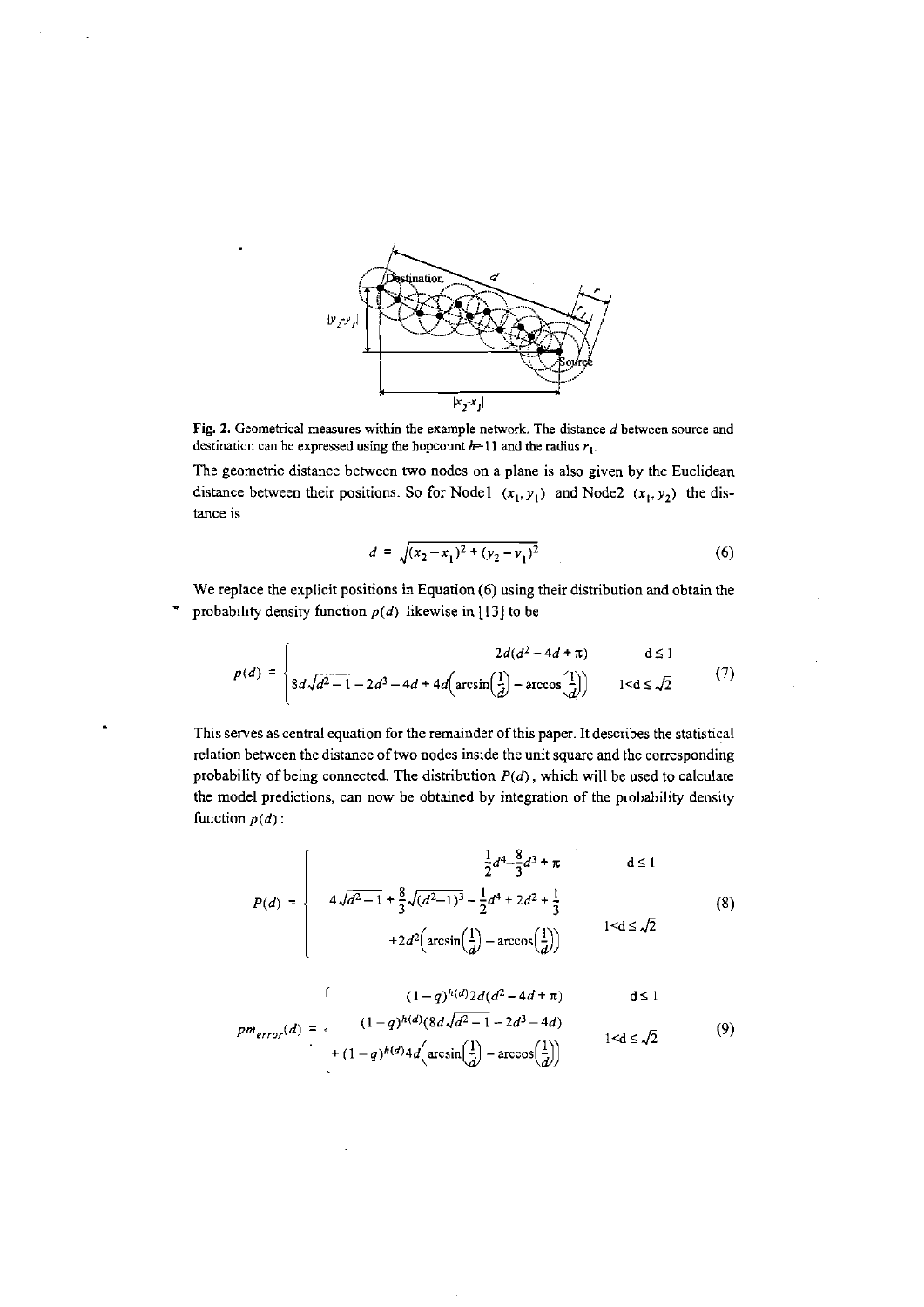# **4 Modeling of Transmission Errors**

The basic model assumes that there are no transmission errors on the lower layers (idealized physical and link layer without losses). A wireless medium is, in reality, often shared competitively. To descnbe this behavior analytically, we relax the error condition by inhoducing the success probability for each packet transmitted. Our model takes a global approach instead of a local one and sets all success probabilities to be equal (note that under some circumstances the probability may be near zero, as we show later).

For a single hop and a given loss probability, q, the success probability is  $1 - q$ . If we assume a multihop route consisting of h hops, the success probability is  $(1 - q)^h$ . Our base model assumes a success probability of 1, thus we need to introduce  $(1 - q)^{h(d)}$  respectively (q)<sup>h</sup> as a correction term which describes the success probability as a function of  $h(d)$ , as given in Equation (9).

We are now able to obtain the probability density functions for both; the successfully established routes and, the routes hindered to be established, respectively. We are interested in a direct comparison of the number of routes between the error-free case and the case with errors, in order to predict the routing perfomance. Thus we give a probability measure, which accounts for the routes remaining unaffected by the error condition (see Equation (9)).

#### **5 Modeling of AODV**

We now refine the route length model to include realistic protocols. As a consequence, the routes discovered will differ from the ideal routes. If wetake the AODV protocol  $[1]$  as an example, we obtain non-optimal routes, due to the loop-freedom criterion.<sup>1</sup> Hence, the fonuard routing graph which is spanned according to the propagation of the *RREQ* is sub-optimal in the case of AODV. The route length increases due to this effect.

For large networks this elongation of routes may be descnbed by a factor 8. This factor acts multiplicatively on the geometrical distance  $d$ . All routes discovered can be described using  $d' = \theta d$ . Since routes may not be any shorter than the optimal distance,  $\theta \ge 1$  for all protocols.  $\theta$  depends on the routing protocol variant used. The curve resulting from Equation (9) will appear contracted in the y-axis by the factor  $\theta$ , and stretched in the x-axis by the factor  $\theta$ . Equipped with this refined model, we are now able to directly compare the analytical results with simulation results, using  $\theta$  as correction term for the protocol chosen. We thus obtain  $h(d) = d'/r_1 = d\theta/r_1 = d(\theta/r_1) = d/r'_1$  where  $r'_1 = r_1/\theta$ .

#### **5.1** Experimental Validation of the Basic **Model**

To allow for experimental validation, we extended the Qualnet<sup>®</sup> network simulator to comply with a recent AODV draft. Tab. 2 provides an overview of the parameter set for

<sup>1.</sup> A node which received a route request (RREQ) on a longer but faster way forwards this non-optimal request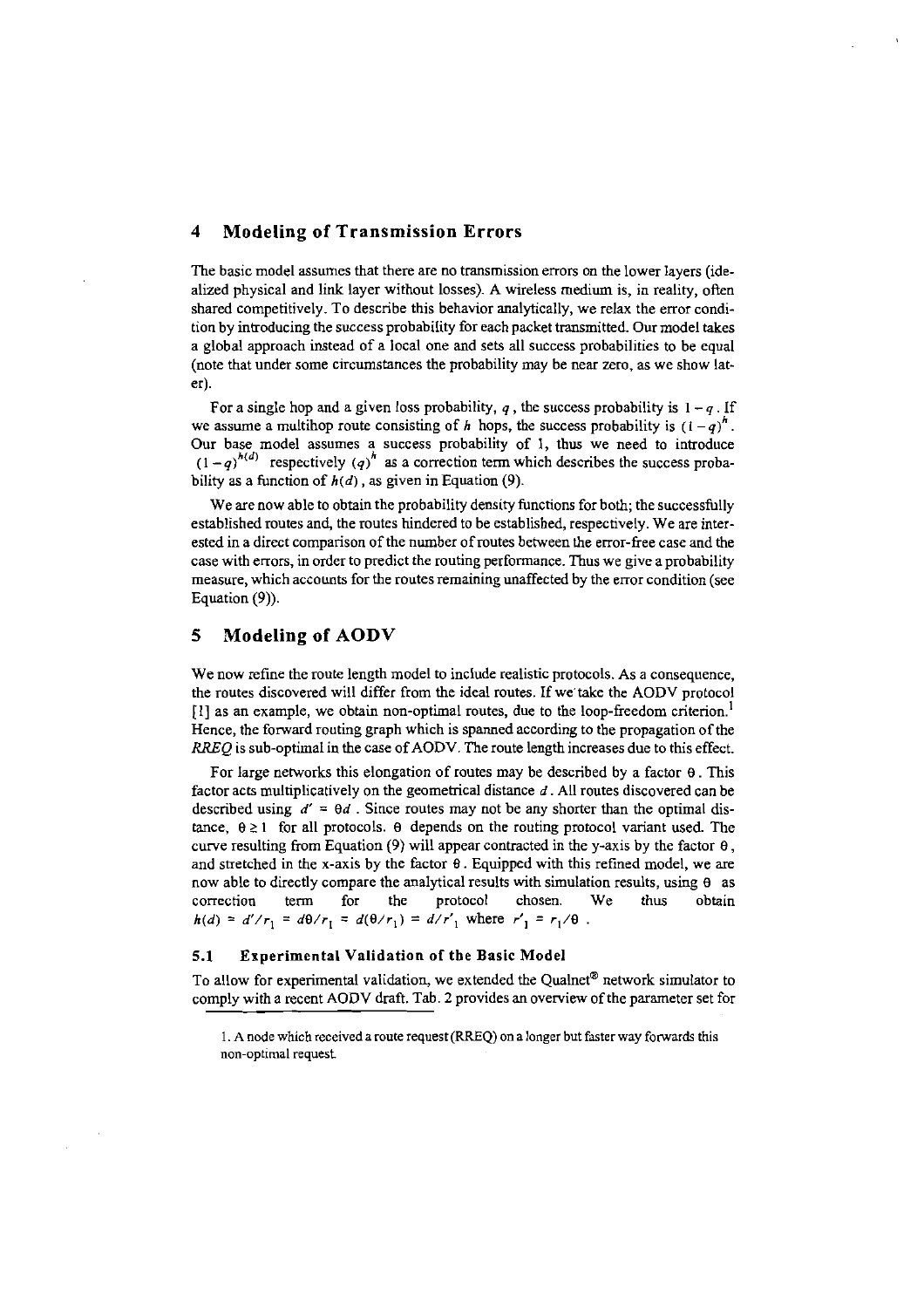all simulations used for experimenta1 validation within this paper. We use IEEE 802.1 Ib in **ad** hoc mode as lower layer protocol [14].

The model assumptions for the basic model have been validated using Testl. Since we are mainly interested in investigating the distribution of route lengths, we generated a series of Single packets. The rationale behind this configuration is to trigger route discoveries without loading the network unnecessarily. Using the AODV protocol as a predictor variable, the simulations validate the hypothesis of the route length distribution. Moreover, we obtain a first estimate for  $\theta$ . The possible *reply by intermediate* (see next Section) was avoided by setting the pause time between the individual route requests to 10 seconds. AODV invalidates the cached reverse paths within this period. We measured the length and number of valid routes as response variable. The results are given in Fig. 3. The mean values were obtained in 20 simulation runs with different seeds. Unless stated otherwise, we also calculated and present the estimated Standard deviation and the Wo-sided 95% confidence interval of all the data obtained experimentally.

We use the least-squares method to obtain the fitting parameter,  $\theta$ , of the curve described by Equation (9) for the measured data. Routes longer than  $h = 22$  hops for AODV are not used in the fitting. These routes can be considered unstable and only account for less than 5% of all routes acquired. The application of Equation (9) produces Fig. 3. We obtain a good fit above  $h = 5$  hops, while for small h, the measured values are too high. This can be explained by the average transmission range. Our initial assumption was that the number of hops, *h* , multiplied by the average distance between nodes, r, , equals the estimated distance. For routes longer than 5 hops this holds. For neighboring nodes, however, the destination will answer directly even if outside the circle of radius *r,* . This special behavior can be observed for routes up to approximately 5 hops. In theory one would need to inodel the average range *r,* as function of *h* . For the case  $h > 5$ , we expect  $r_1(h) \approx r_1$ ; for the case  $h = 1$ ,  $r_1(h) = \sqrt{2}r_1 = r$ . For the sake of simplicity, we omit the modeling of this special behavior in the remainder of this paper. The fitting parameter,  $\theta$ , as well as  $q$ , both obtained using the simulation, are as follows: Test1:  $\theta = 1.2$ ,  $1 - q = 0.99$ .

# **6 Modeling "Expanding Ring Search"**

*Expanding ring search* is a protocol optimization which AODV uses to increase the protocol efficiency. Given the assumption that the communicating nodes are located nearby, the pure flooding of route requests would generate an unnecessary amount of network traffic. *Expanding ringsearch* is a stepwise increase of the time-to-live of routing requests (RREQ). The RREQ is first propagated with hop count 1. If no route is found, the hop count is increased to 3, then 5 and then **7.** As the propagation boundary increases, the network load increases as well. The limited propagation over the short distance produces nearly optimal graphs. As soon as the **RREQ** is flooded throughout the network, contention for the medium may introduce additional errors. This hinders an optimal propagation and, as a result, the graph (spanning tree) degenerates. This needs to be considered within the model in two ways. Firstly, the propagation needs tobe divided into two distinct areas. For the area covered by the *expanding ring search,*  $h_{ers}$ , we obtain  $\theta_{ers}$ ; for the wider area we obtain  $\theta_f$  as the correction factors. Secondly, the net-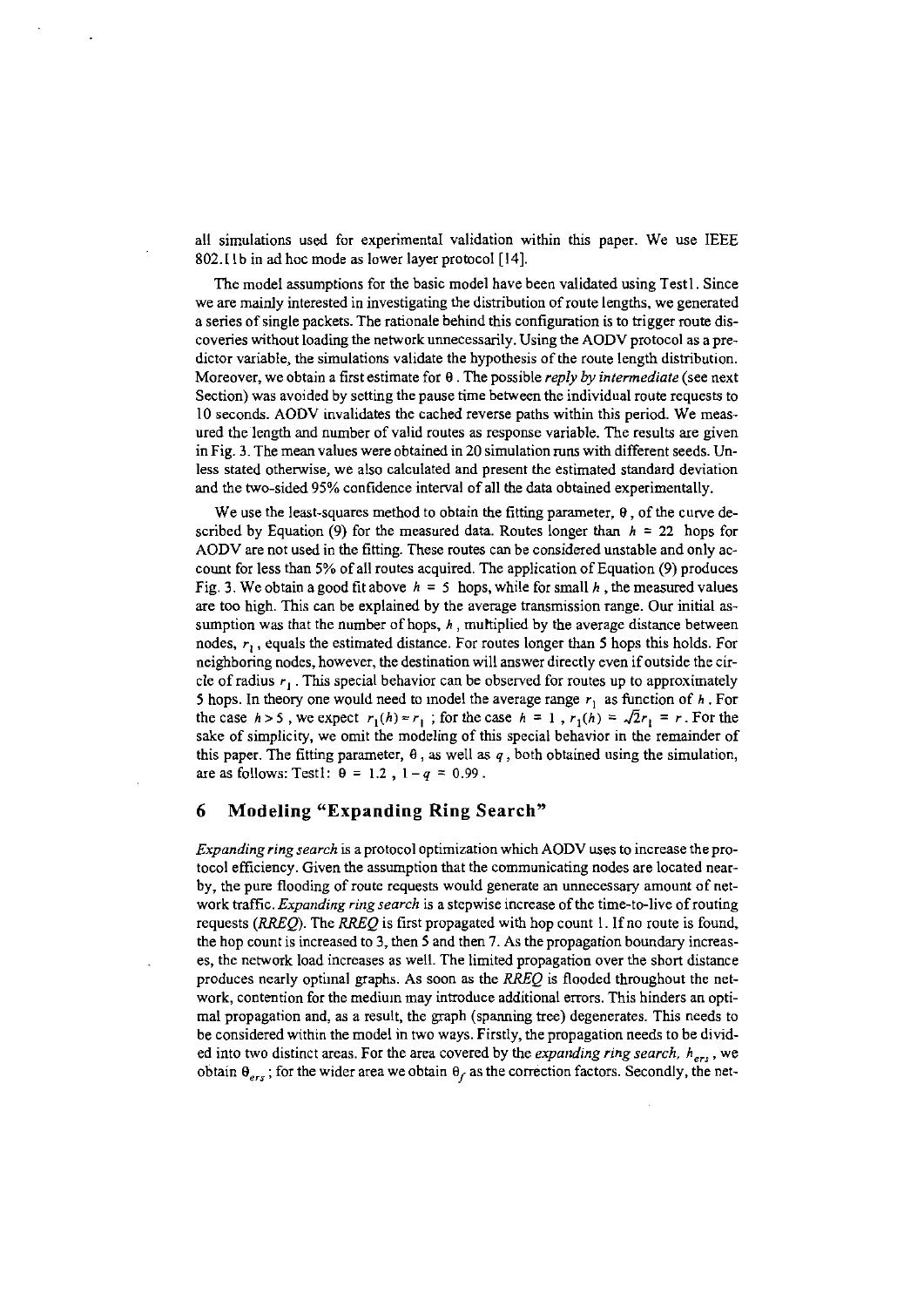$$
pm_{ers}(d) = \begin{cases} (1 - q_{ers})^{h(d)} 2d(d^2 - 4d + \pi) & d \le r_1 \frac{h_{ers}}{\Theta_{ers}} \\ (1 - q_f)^{h(d)} 2d(d^2 - 4d + \pi) & (h_{ers} + 1) \frac{r_1}{\Theta_f} \le d \le 1 \\ (1 - q_f)^{h(d)} (8d\sqrt{d^2 - 1} - 2d^3 - 4d) & 1 < d \le \sqrt{2} \\ + (1 - q_f)^{h(d)} 4d\left(\arcsin\left(\frac{1}{d}\right) - \arccos\left(\frac{1}{d}\right)\right) \end{cases}
$$
(10)

$$
\Theta(d) = \begin{cases} \Theta_{ers} & d \leq r_1 \frac{h_{ers}}{\Theta_{ers}} \\ \Theta_f & (h_{ers} + 1) \frac{r_1}{\Theta_f} \leq d \leq \sqrt{2} \end{cases}
$$
(11)

$$
t' = d\Theta(d) \tag{12}
$$

$$
h = \frac{d\Theta(d)}{r_1} \tag{13}
$$

work load is influenced. If the *expanding ring search* is successful, the overall network load is reduced and thus the error probability decreases. For hop counts larger than  $h_{\text{src}}$ , the errors follow the model introduced in Sect. 4.

As a result, we obtain a function with 3 sections. Consequently we only investigate the case where  $h_{ers}r_1 < 1$ , since the transition to flooding will usually be smaller than the normalized distance  $d = 1$ . The corresponding model equations are Equation (10)-(13). Please note that the equations are only valid if appropnate fithng is performed.

#### **6.1** Experimental Validation **of** "Expanding Ring Search"

á

For experimental validation, we conducted the experiment Test2 to examine the behavior of AODV with *expanding ring search* activated (see Tab. 2 for parameters). The remainder of the simulation parameters is set identical to the ones used to validate the base model (Testl). We carried out 20 replications for the experiment.

The results for Test2 are shown in Fig. 4. We see a significant increase in routes in the close vicinity. Moreover, the steps of *expanding ring search* are clearly visible for AODV. The parameters for *expanding ring search* are set to TTL-START=I and TTL INCREMENT=2. The upper bound for the search is TTL THRESHOLD=7. The RREQ will thus be flooded if no route is found using TTLs of 1, 3, 5 and 7. For our model, these increments induce different network loads and thus a stepwise function for the area  $h = 1$ ,  $1 < h \le 3$ ,  $3 < h \le 5$ ,  $5 < h \le 7$ , and  $h > 7$ . The end of the curve is a result of **RREQ** flooding. For the sake of simplicity, we considered only the two main segments of the curve within Equations (9) and(1 I). The parameters obtained for these two segments are as follows (see also Tab. 1): Test2:  $\theta_{ers} = 1.04$ ,  $\theta_f = 1.19$ ,  $1 - q_{ers} = 0.958$ ,  $1 - q_f = 0.98$ .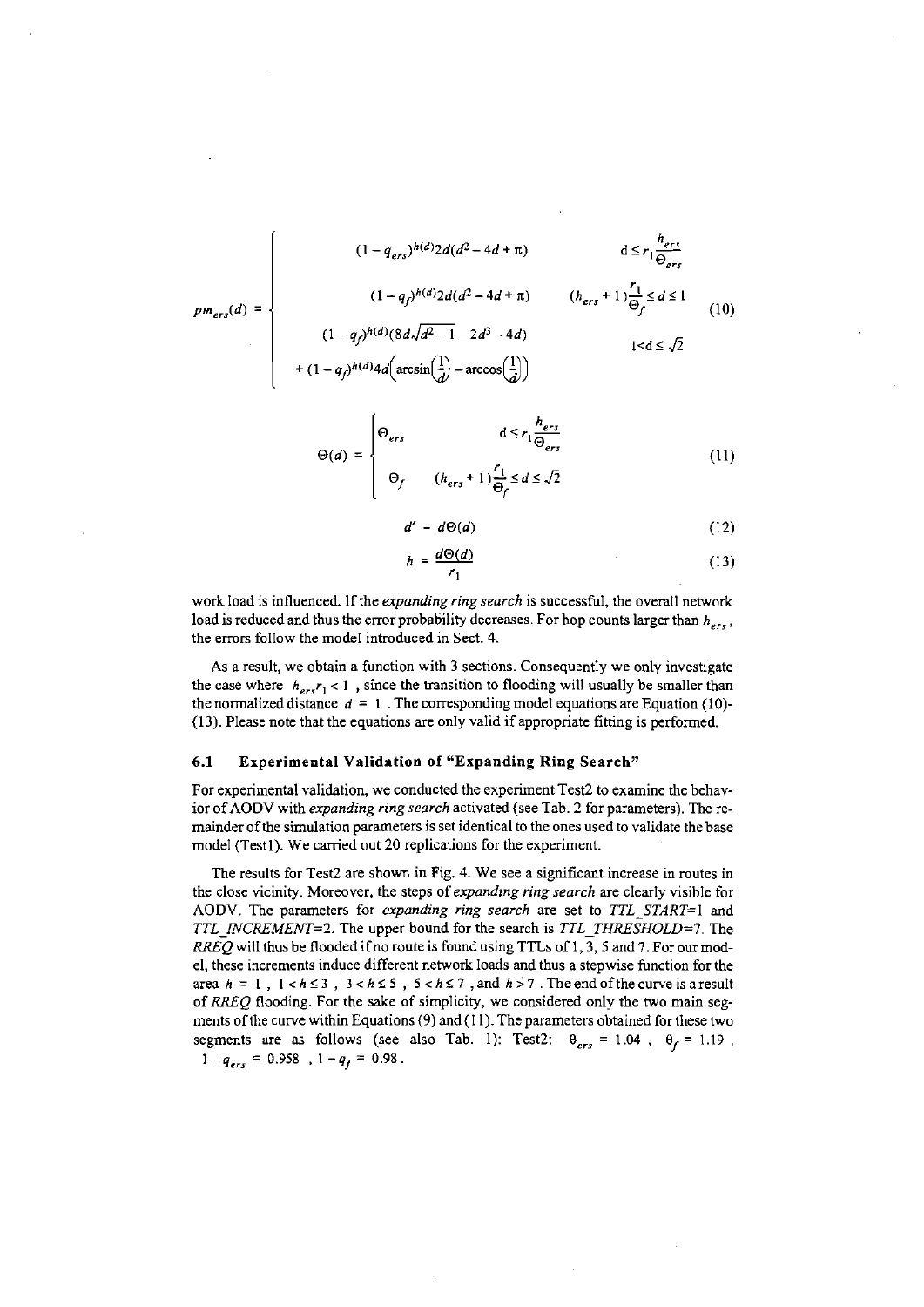

**Fig. 3.** Least-Squares Fit for Testl.



**Fig. 4.** Least-Squares Fit for Test2.

# **7 Modeling "Reply by Intermediate"**

Another feature of AODV is the possibility that intermediate nodes with valid routes answer the **RREQ.** This feature firstly may shorten the duration of the routing cycle. Secondly, the probability of acquiring longer routes is heightened and thirdly, the resulting routes may be prolonged under special circumstances.

The correction term introduced in Sect. 4 needs to be adopted according to *reply by intermediate*. If we assume the length is reduced by half, we obtain  $(1 - q)^{h(d)/2}$  instead of  $(1-q)^{h(d)}$ . In general, route reductions from  $h(d)$  to  $\sigma_h^h(d)$  (with  $\sigma < 1$  as the cor $r(t - q)$  . In general, four reductions from  $h(a)$  to  $\partial h(b)$  (with  $0 \le t$  as the correction term) can be modeled by  $(1 - q)^{\sigma}$   $h(d) = ((1 - q)^{\sigma})^{h(d)}$ . The measurement of  $\sigma$ on the right side of the equation is not trivial, because we are only able to calculate the combination of  $\sigma$  and  $q$  from our experiments. The value of  $(1 - q)^{\sigma}$  may be obtained by knowing **h.** For an exact estimation of *o* , we need to know the distance at which the replying node resides. Nevertheless, the results are suitable for out purpose. Quantitatively, we see a decreasing error probability and a subsequent increase in longer routes.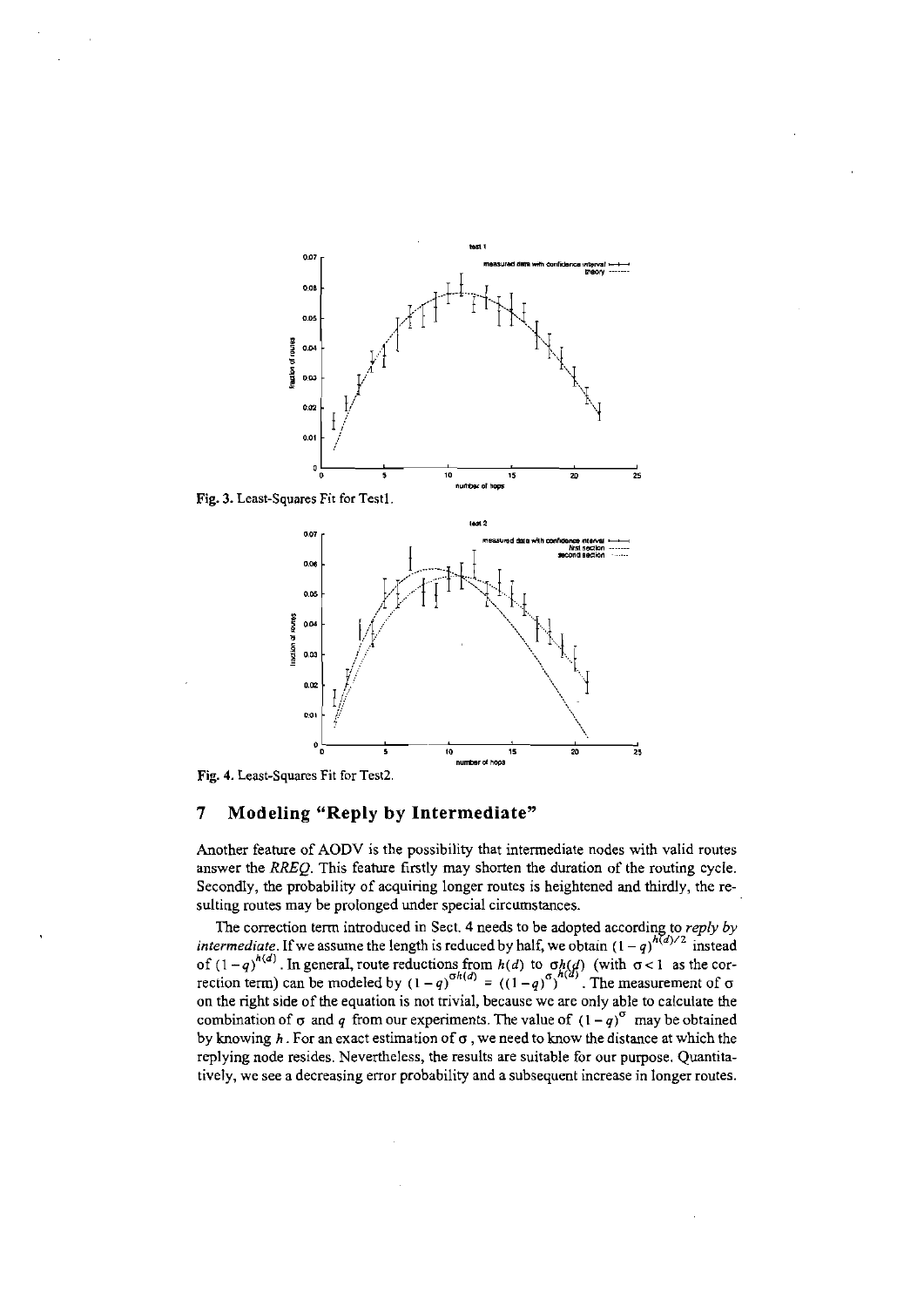|                | <b>AODV</b> |       |       |
|----------------|-------------|-------|-------|
| <b>Test</b>    | Test1       | Test2 | Test3 |
| $\theta_{ers}$ | n.a.        | 1.04  | 1.064 |
| θ,             | 1.2         | 1.19  | 1.19  |
| $1 - q_{ers}$  | n.a.        | 0.958 | 0.976 |
| $1-q_f$        | 0.99        | 0.98  | 0.98  |

#### Table 1. Results of Routing Related Simulations

#### **7.1** Experimental Validation of "Reply by Intermediate"

The experimental validation is perfomed with Test3 to examine the behavior of **AODV.** To allow for a greater number of active routes, we increased the number of *RREQs* while the rest of the simulation parameters was kept the same as previously used. The experiments were performed using 20 replications each.

The results for Test3 are depicted in Fig. 5. We notice a better reply behavior due to the increased activity and possible replies by intermediate nodes. Moreover, the *expanding ring search* characteristics produce two sections of the curve which are clearly visible. The combination with *reply by intermediate* gives a smoother transition between the individual steps, thus supporting our approach of modeling the whole equation in two steps. The fining of the curves is also givenin Fig. 5 for Test3. The measured values and fitting parameters for the experiments are listed in Tab. 1.

#### 7.2 Summary of Results

We present the summary of results of our simulations in Tab. 1. The success probability of fmding a valid route is larger using *expanding ring search* and *repiy by intermediale*  than using pure **AODV.** The comparison of Test2 and Test3 reveals **a** remarkable result. One would generally expect that the much higher network load (by factor 20) should result in lower success probabilities. Since the increased traffic on the other hand allows



Fig. 5. Least-Squares Fit for Test3.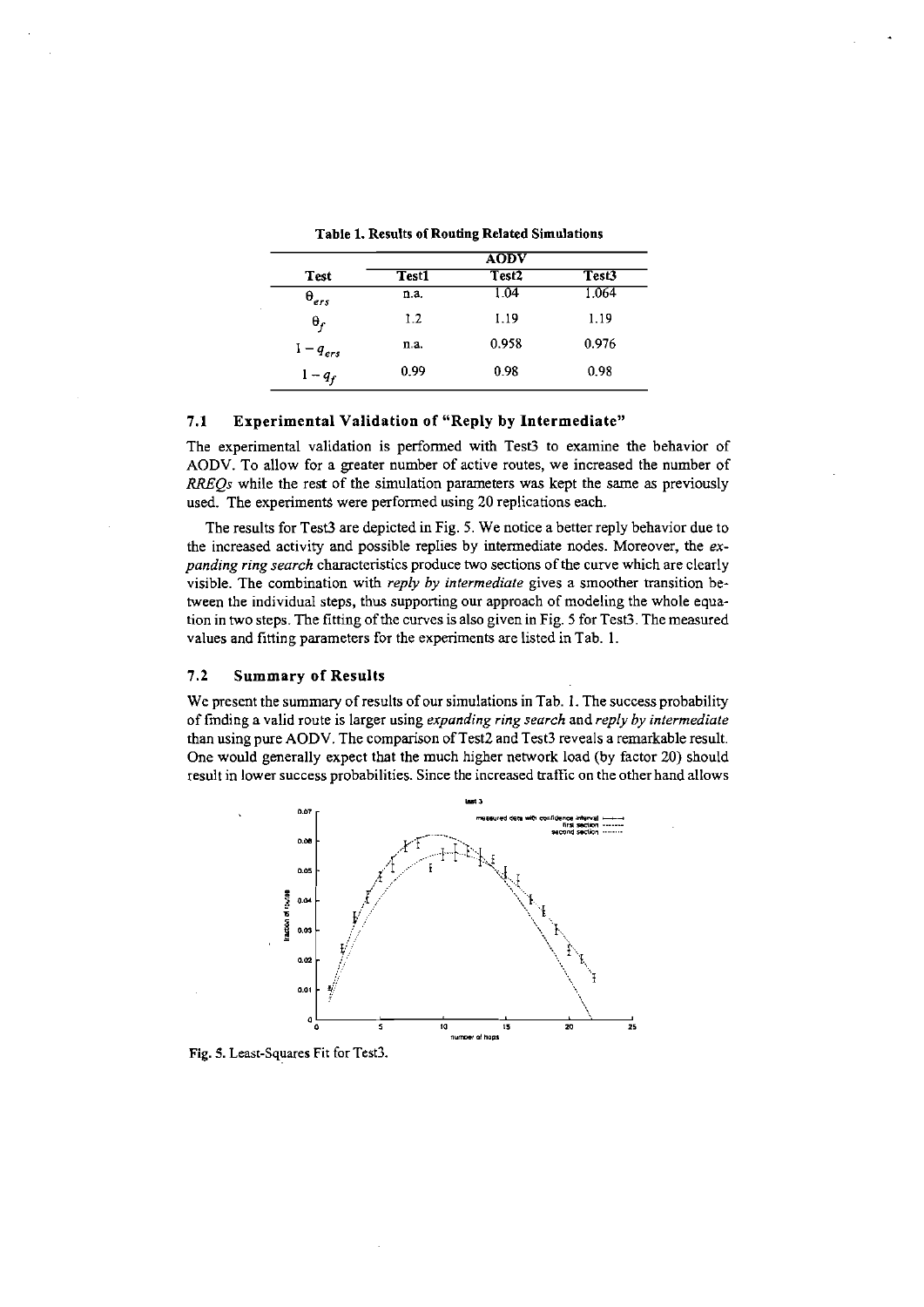| Test                  | Test1 (AODV)                                                  | Test2 (AODV)         | Test3 (AODV)    |  |
|-----------------------|---------------------------------------------------------------|----------------------|-----------------|--|
| Simulation area       | $(3300.94m)^2$                                                | $(3300.94m)^2$       | $(3300.94m)^2$  |  |
| Number of nodes       | 500s                                                          | 500                  | 500             |  |
| Duration              | 5050s                                                         | 5050s                | 1500s           |  |
| Replications          | 20                                                            | 20                   | 20              |  |
| Mobility              | no                                                            | n0                   | no              |  |
| Expanding ring search | no                                                            | yes                  | yes             |  |
| Traffic               | every 10s one stream                                          | every 10s one stream | every 500ms one |  |
|                       |                                                               |                      | stream          |  |
| Packets (per flow)    |                                                               |                      |                 |  |
| $r_0$                 | 83.287m                                                       | 83.287m              | 83.287m         |  |
| г,                    | 176.679m                                                      | 176.679m             | 176.679m        |  |
| М                     | 9                                                             | 9                    | 9               |  |
| Other parameters      | Transmission Power = 7dBm; Propagation Model = Free Space;    |                      |                 |  |
|                       | Transmission Range $(r) = 249.862$ m; MAC 802.11b DCF; Max.   |                      |                 |  |
|                       | Transmission Rate = $11$ MBits/s; Local Repair = Deactivated; |                      |                 |  |
|                       | Hello Messages = Deactivated; Paeket Size = $512B$ yte;       |                      |                 |  |
|                       | UDP as Transport protocol                                     |                      |                 |  |

# Table 2. Experimental Parameter Set

for replies by intermediate nodes, the probability is nearly similar and in Test3 even above the result with low network load.

# **8 Conclusions**

We have discussed the realistic modeling of ad hoc routing protocols. As a first step, we analytically modeled the route acquisition process. Hereby, our model predicts the route length distribution within the network. We extended the idealistic assumptions of existing models to cover transmission errors. We then modeled the behavior of the AODV protocol. To reflect more realistic protocol behavior, the AODV features *expanding ringsearch* and *reply by intermediate* were integrated as well.

We validated all models presented within this investigation by means of experimental analysis. Our findings are that our model gives precise predictions of the route length distribution within ad hoc networks operating with realistic protocols. Our model aids to realistically analyze routing perfonnance within the area of ad hoc networking, thus allowing to serve for various purposes in scalability / performance estimation. As future work, we perceive the improvement of currently available routing protocols by, for example, quantifying the effect of node misbehavior with support of our model [15].

# **9 References**

- [1] C. E. Perkins, E. M. Belding-Royer, and S. R. Das. Ad hoc On-Demand Distance Vector (AODV) Routing. Experimental, RFC 3561, luly 2003.
- [2] R. Ogier, F. Templin, and M. Lewis. Topology Dissemination Based on Reverse-Path Forwarding (TBRPF). lntemet Drait, **draft-ietf-manet-tbrpf-LO.trt,** July 2003.
- **[3]** E. M. Royer and C.-K. Toh. **A** Review of Cunent Rouring Protocols for Ad Hoc Mobile Wireless Networks. *IEEE Personal Communications*, 6(2):46-55, April 1999.